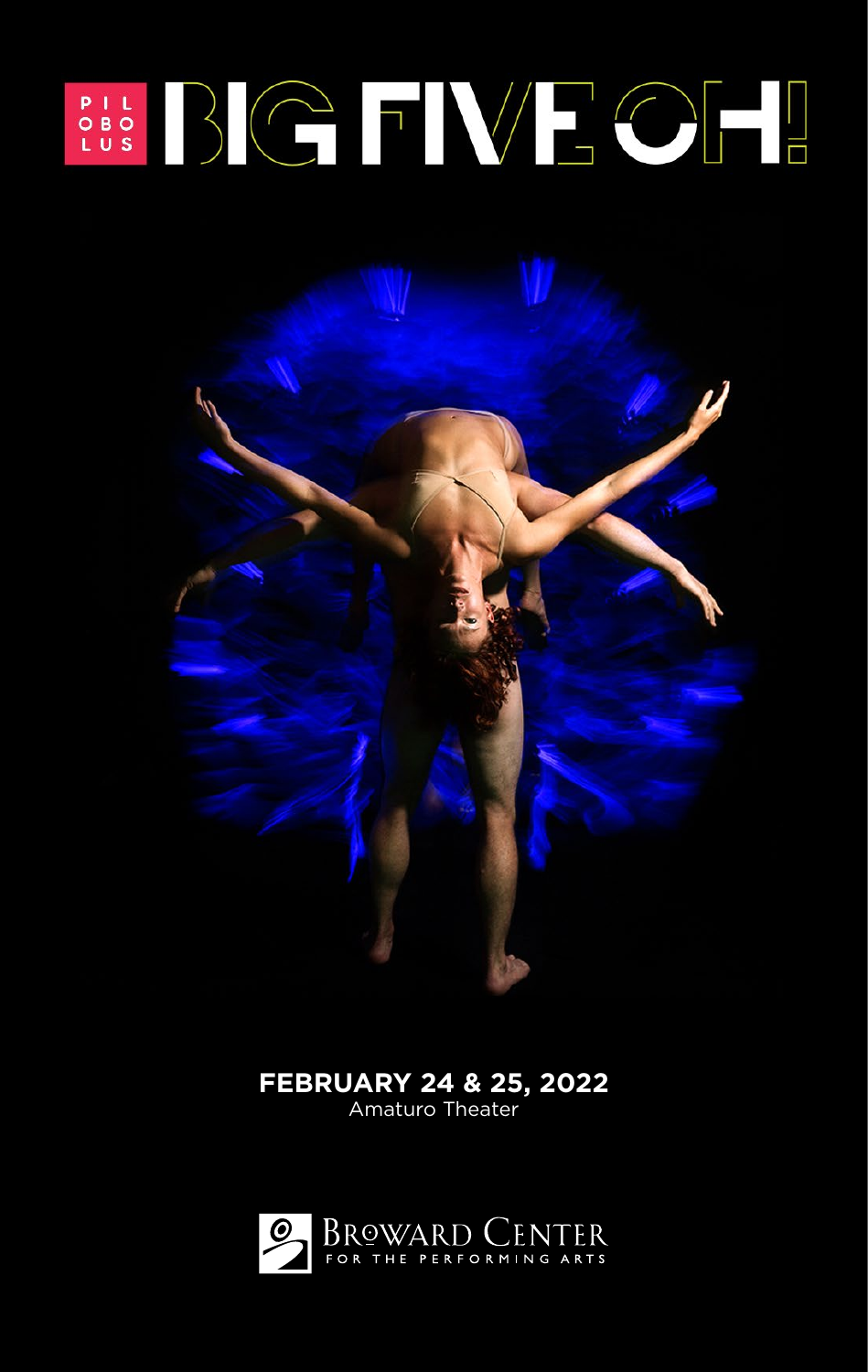

## **Artistic Directors**

Renée Jaworski Matt Kent

Nathaniel Buchsbaum **Quincy Ellis** Marlon Feliz Hannah Klinkman Paul Liu Zack Weiss

**Paul Liu** 

**Dancers**

### **Dance Captains**

Nathaniel Buchsbaum **Quincy Ellis** 

**General Managers** Anna Bate Kirsten Leon

**Dance Captains**

**General Managers**  $\sum_{i=1}^n$ 

**Director of Education Administrative Coordinator** Emily Kent **Rya Greene** 

**Production Stage Manager Lighting Supervisor Jacob Russell** 

Yannick Godts

**Deck Manager** Max Jabara

Pilobolus Big Five-Oh is part of the 2021/2022 Broward Center Dance and Classical Series presented by











Major support for Pilobolus Artistic Programming provided by the National Endowment for the Arts, which believes that a great nation deserves great art, and by The Shubert Foundation.



**National** the Art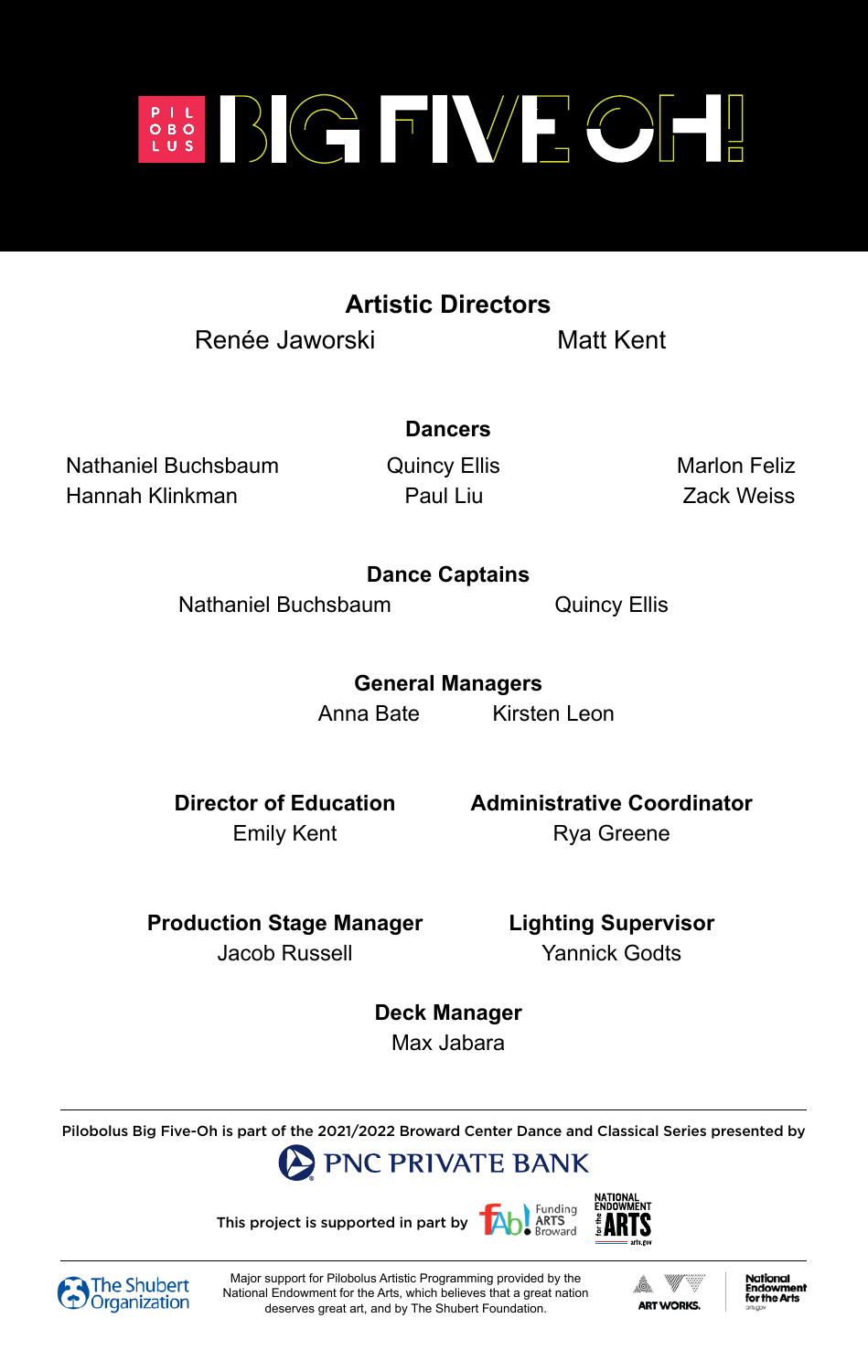## PILOBOLUS

#### *MEGAWATT (2004)*

Choreographed by Jonathan Wolken in collaboration with Mark Fucik, Andy Herro, Renée Jaworski, Matt Kent, Jennifer Macavinta, Manelich Minniefee, and Matthew Thornton Performed by................................. Nathaniel Buchsbaum, Quincy Ellis, Marlon Feliz, Hannah Klinkman, Paul Liu, and Zack Weiss Music......................................................................Primus, Radiohead, and Squarepusher Costumes ...................................................................................................................... Liz Prince Lighting.......................................................................................................Neil Peter Jampolis *Megawatt* has been re-staged for the *Big Five-OH!* in memory of Jonathan Wolken, in part by ADF with support from the SHS Foundation and an award from the National Endowment for the Arts

#### *Solo from the EMPTY SUITOR (1980)*

| used by permission Warner Bros, Music |
|---------------------------------------|
|                                       |
|                                       |

#### *SHIZEN (1978)*

#### **INTERMISSION**

#### *BEHIND THE SHADOWS (2021)*

|                              | in collaboration with Nathaniel Buchsbaum. Quincy Ellis.                      |
|------------------------------|-------------------------------------------------------------------------------|
|                              | Marlon Feliz, Hannah Klinkman, Paul Liu, and Zack Weiss                       |
|                              |                                                                               |
|                              | Hannah Klinkman, Paul Liu, and Zack Weiss                                     |
|                              |                                                                               |
|                              |                                                                               |
|                              | Behind the Shadows is inspired by work from Shadowland (2009), and the        |
|                              | contributions of Steve Banks, David Poe, Robby Barnett, Renée Jaworski,       |
|                              | Matt Kent, Michael Tracy, Neil Peter Jampolis, Neil Patel, Liz Prince and the |
| original cast of Shadowland. |                                                                               |

#### *DAY TWO (1981)*

| Jamey Hampton, Carol Parker, Moses Pendleton,                       |
|---------------------------------------------------------------------|
| Peter Pucci, Cynthia Quinn, and Michael Tracy                       |
|                                                                     |
| Feliz, Hannah Klinkman, Paul Liu, and Zack Weiss                    |
|                                                                     |
| Lighting Neil Peter Jampolis based on a concept by David M. Chapman |
|                                                                     |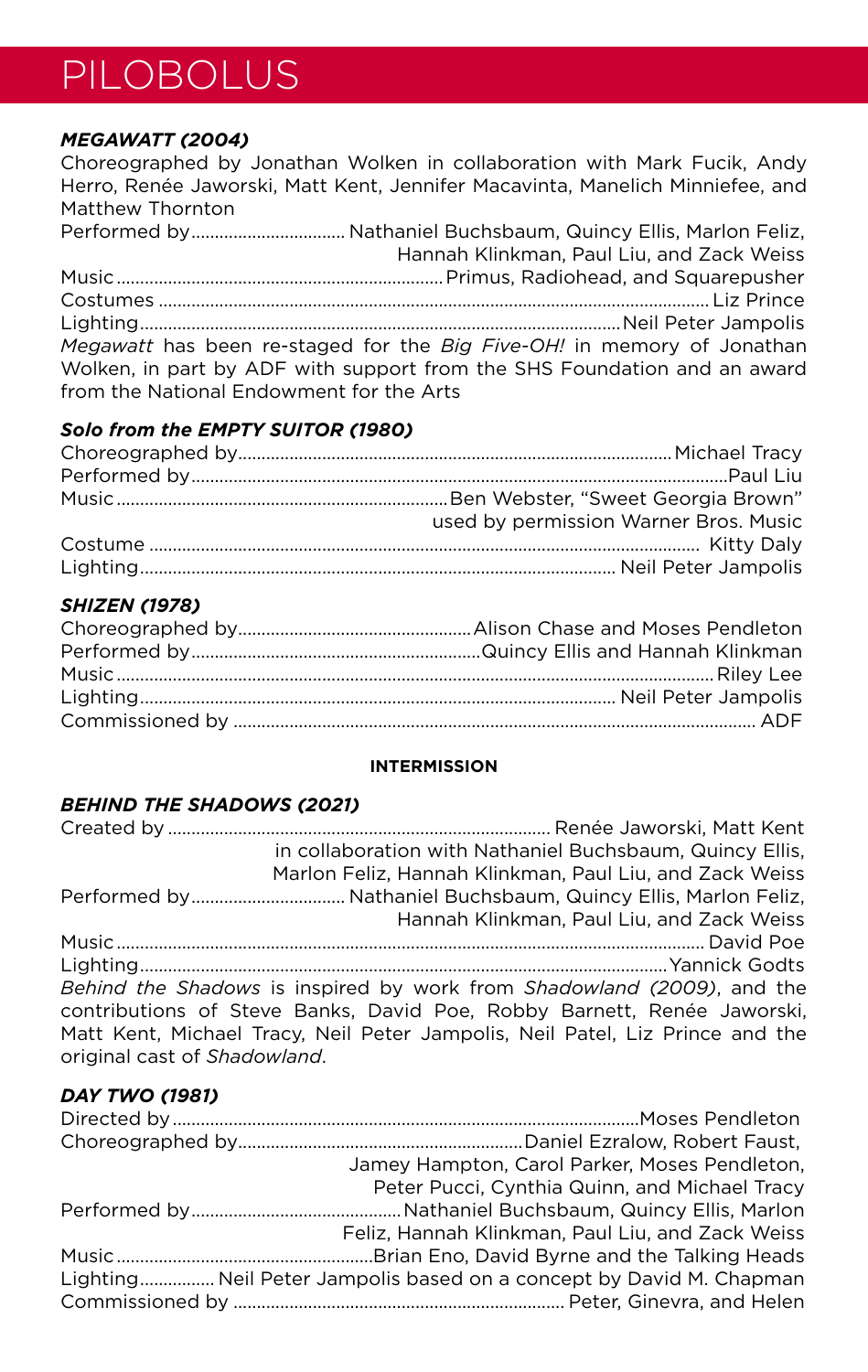## ABOUT PILOBOLUS

Since 1971, Pilobolus has tested the limits of human physicality to explore the beauty and power of connected bodies. During the COVID-19 pandemic, Pilobolus has drawn on these decades of experience in telling stories with the human form to reach audiences in new ways, from our physically distanced Roving Art Safari to digital performances and classes. Today, Pilobolus is thrilled to return to the proscenium stage, for it's 50th Anniversary, performing works that span our half century.

This innovative dance company has created and toured over 120 pieces of repertory to more than 65 countries, and collaborated with more than 75 organizations in finance, retail, media, fashion, sports, and more to create bespoke performances for television, film, and live events. Learn more at pilobolus.org.

# WHO'S WHO

**RENÉE JAWORSKI** *(Co-Artistic Director)* has had an extensive creative career working with Pilobolus since 2000 and in 2011 was honored to have been chosen by the founding Artistic Directors to lead Pilobolus into and beyond it's post succession evolution. She served as choreographer and creator for exciting projects and collaborations for stage, film and video such as the 79th Annual Academy Awards, the Grammy® nominated video for OKGo's *All is Not Lost, Radiolab Live: In the Dark, World Science Festival; Time and the Creative Cosmos* and works with myriad outside artists through the International Collaborators Project, as well as overseeing the daily functioning and long term planning for the company's creative endeavors. As a teacher she facilitates workshops and group projects in diverse communities with dancers and non-dancers alike. In 2010, her alma mater honored her with the University of the Arts Silver Star Alumni Award for her work as an artist in the field of dance. She has performed and toured the world with Momix and Carolyn Dorfman Dance Company. Renée lives in Connecticut with her husband and a menagerie of animals.

**MATT KENT** *(Co-Artistic Director)* began his career with Pilobolus as a dancer in 1996, helping create many pieces, including classics like *Gnomen* and *Selection*, a collaboration with Maurice Sendak. In 2011 Matt was chosen by the founding Artistic Directors to lead Pilobolus in its post succession evolution. He has directed for the stage and screen choreographing on horses, chinese acrobats, giant Michael Curry puppets, zombies on the *The Walking Dead*, jugglers, break dancers, actors, LED umbrellas and dancers. He was nominated for Best Choreography by the L.A. Drama Critics Circle for *The Tempest* directed by Aaron Posner and Teller. Matt loves exploring and executing the ever evolving work of Pilobolus as it reaches out to an expanding group of artists, audiences, and populations in ever unexpected ways.

**NATHANIEL BUCHSBAUM** *(Dance Captain)* Manipulator of Light and Shadow, Harnesser of Momentum, Shepherd of Saccharomyces, Student of the Ephemeral, Walker of the Prime Material plane. When he isn't wandering the lands, delighting both young and old with his nimble, scantily-clad acts of physical storytelling, he dwells in West Virginia where he brews craft beer at Morgantown Brewing Company. Nathaniel was absorbed into Pilobolus in 2012.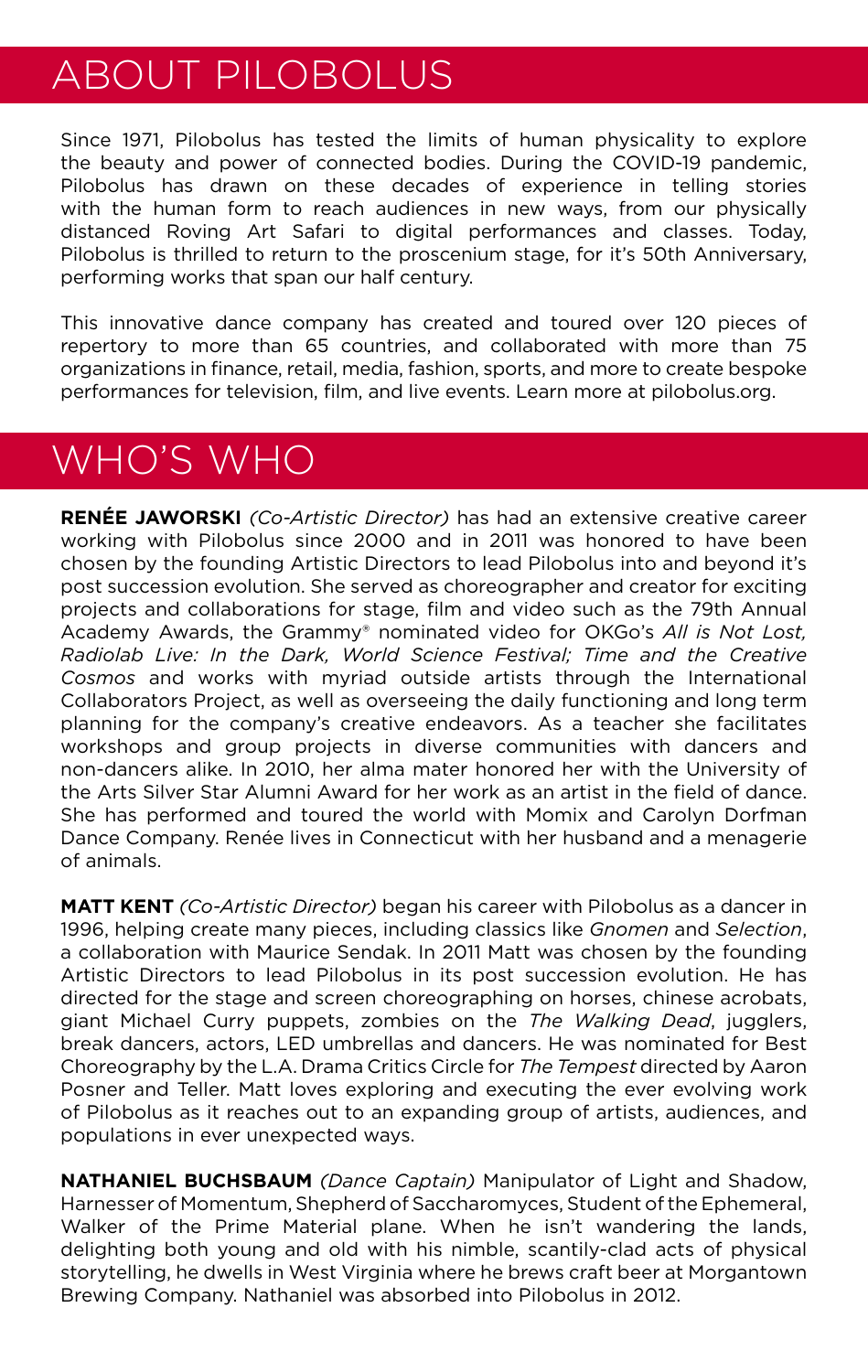# WHO'S WHO

**QUINCY ELLIS** *(Dance Captain)* began training as a gymnast and figure skater in Maine before earning an Acting degree from Emerson College. He has been performing and teaching for the past ten years with companies such as The MoveShop, DeFunes Dance, and Theatre Raleigh. Outside of traditional theatre, Quincy also dances for a variety of NYC Drag Artists, including Juicy Liu and Miz Cracker. Quincy joined Pilobolus in 2017 and does not dye his hair grey...it grows that way.

**MARLON FELIZ** *(Dancer)* has danced with Pilobolus since 2014, touring *Shadowland* productions around the world, and now presenting repertory and artistic programing wherever possible. Additional credits include a Broadway debut in the new West Side Story, and other musicals, cruiseships, and NYC-based companies. She received her foundational training in ballet and modern dance at New World School of the Arts, and completed her B.F.A in Dance at NYU's Tisch School of the Arts. She is originally from Miami, FL.

**HANNAH KLINKMAN** *(Dancer)* was born and raised in Dexter, Michigan where she was classically trained at Ballet Chelsea. She studied at Grand Valley State University and completed her training with BalletMet Columbus in 2016. She has since danced and created with Festival Ballet Providence, Dance The Yard, Rhode Island Women's Choreography Project, and Momix, collaborating on her own choreographic projects when not traveling. Hannah is a Mindfulness Meditation teacher, Pilates instructor, dance teacher, and houseplant enthusiast. Hannah joined Pilobolus in 2021.

**PAUL LIU** *(Dancer)* grew up in New Jersey training in traditional Chinese dance and acrobatics as well as breaking. He has studied with the Nai-Ni Chen Youth Dance Company, the Academy of Dance Arts New Jersey, the Central Academy of Drama in Beijing, and the Boston Conservatory. He has worked with Avary Gerhardt, Fukudance, and Hybridmotion Dance Theatre. He is almost always upside down doing floorwork except when cooking, skating, or getting tattoos. Paul joined Pilobolus in 2019.

**ZACHARY WEISS** *(Dancer)* grew up in Chapel Hill, NC and began his formal dance training at age eight. He has always been a performer whether it be playing the saxophone, singing, acting or dancing. Zack studied contemporary dance at UNC School of the Arts for a year before transferring to Swarthmore College. He graduated in 2020 with a major in Engineering and a minor in Dance. After working as a Data Engineer in DC for a year, Zack joined Pilobolus in 2021. Outside the studio, Zack can be found riding/fixing bikes, finding high places to climb, and reading science fiction (but not all at the same time).

**ROBBY BARNETT** *(Co-Founder, Choreographer)* was born and raised in the Adirondack Mountains and attended Dartmouth College. He joined Pilobolus in 1971.

**ALISON CHASE** *(Co-Founder, Choreographer)* is a choreographer, director, master teacher, and theatrical artist. Her work explores emotional terrain through innovative movement, multidimensional storytelling, fusions of film and dance, and site-specific works. During her three decades with Pilobolus, she built an eclectic repertoire of choreography with unorthodox partnering and aerial techniques. Alison founded Alison Chase/Performance in 2009 to pursue her creative vision in bold collaborations. She has commissions from Wolf Trap, La Scala Opera, the Rockettes, and the Fête de l'Humanité, among others.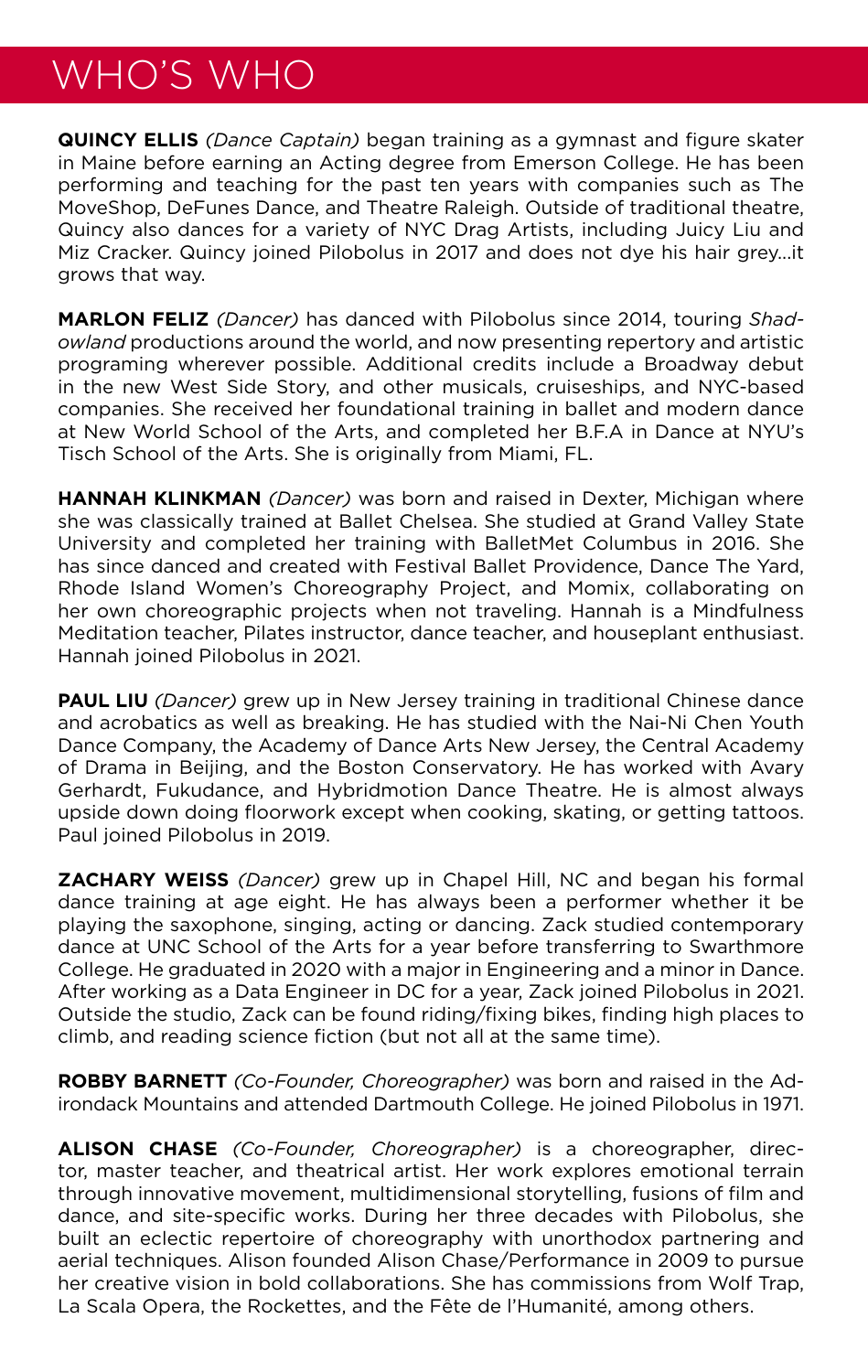## WHO'S WHO

**MARTHA CLARKE** *(Co-Founder, Choreographer)* is a founding member of Pilobolus and Crowsnest, noted for her multidisciplinary approach to theater, dance, and opera. She has choreographed for Nederlands Dans Theater, La Scala Ballet, the Martha Graham company, and is a resident artist for Signature Theatre, with works including *Garden of Earthly Delights, Chéri,* and *Angel Reapers*. Awards include a MacArthur fellowship, Drama Desk Award, two Obies, the Scripps/ADF Award for Lifetime Achievement, and two Lortels.

**MOSES PENDLETON** *(Co-Founder, Choreographer)* has been one of America's most innovative and widely performed choreographers for almost 50 years. A co-founder of the ground-breaking Pilobolus in 1971, he formed his own company, MOMIX, in 1980, which rapidly established an international reputation for inventive and illusionistic choreography. Mr. Pendleton has also worked extensively in film, TV, and opera, and as a choreographer for ballet companies and special events, including two Winter Olympics.

**MICHAEL TRACY** *(Co-Founder, Choreographer)* was born in Florence and raised in New England. He met the other Pilobolus founders at Dartmouth in 1969, and became an artistic director after graduating magna cum laude in 1973. Michael toured with Pilobolus for 14 years and choreographed and directed the company until his retirement. He has set his work on the Joffrey, Ohio, Hartford, Nancy, and Verona Ballets, and with Pilobolus choreographed a production of Mozart's Magic Flute. Michael taught at Yale University for two decades and lives in northwestern Connecticut.

**JONATHAN WOLKEN (1949-2010)** *(Co-Founder, Choreographer)* co-founded Pilobolus and remained an Artistic Director until his death, creating 46 Pilobolus works in collaboration with co-artistic directors and guest artists, and as sole choreographer. He also choreographed Glyndebourne Festival Opera's production of Maurice Sendak's *Where the Wild Things Are*, and the Royal Danish Ballet's *Oneiric*. Mr. Wolken taught many workshops and was dedicated to the furtherance of Pilobolus technique in dance and as a model for creative thinking.

**NEIL PETER JAMPOLIS (1943-2019)** *(Lighting Designer)* designed for Pilobolus since 1975, spanning 40 years and creating more than 60 new works for the company. He also had a fifty-year active career as a set, lighting and costume designer for Broadway—where he received four Tony Nominations and a Tony Award—and for Off-Broadway, Dance, Regional Theater, and Opera, which he also directed. His designs appeared on every continent. Neil was a Distinguished Professor of Theater at UCLA.

**KITTY DALY** *(Costume Designer)* created costumes for Pilobolus's Molly's Not Dead, The Detail of Phoebe Strickland, Bonsai, The Empty Suitor, Moonblind, Lost in Fauna, Mirage, What Grows in Huygen's Window, Stabat Mater, Elegy for the Moment. She has designed for the Ohio Ballet, the Pennsylvania Ballet, the Milwaukee Ballet, Merce Cunningham, Crowsnest, and Parker/Pucci. Ms. Daly lives in northern Vermont, creating custom evening gowns and beautiful tracks in the snow.